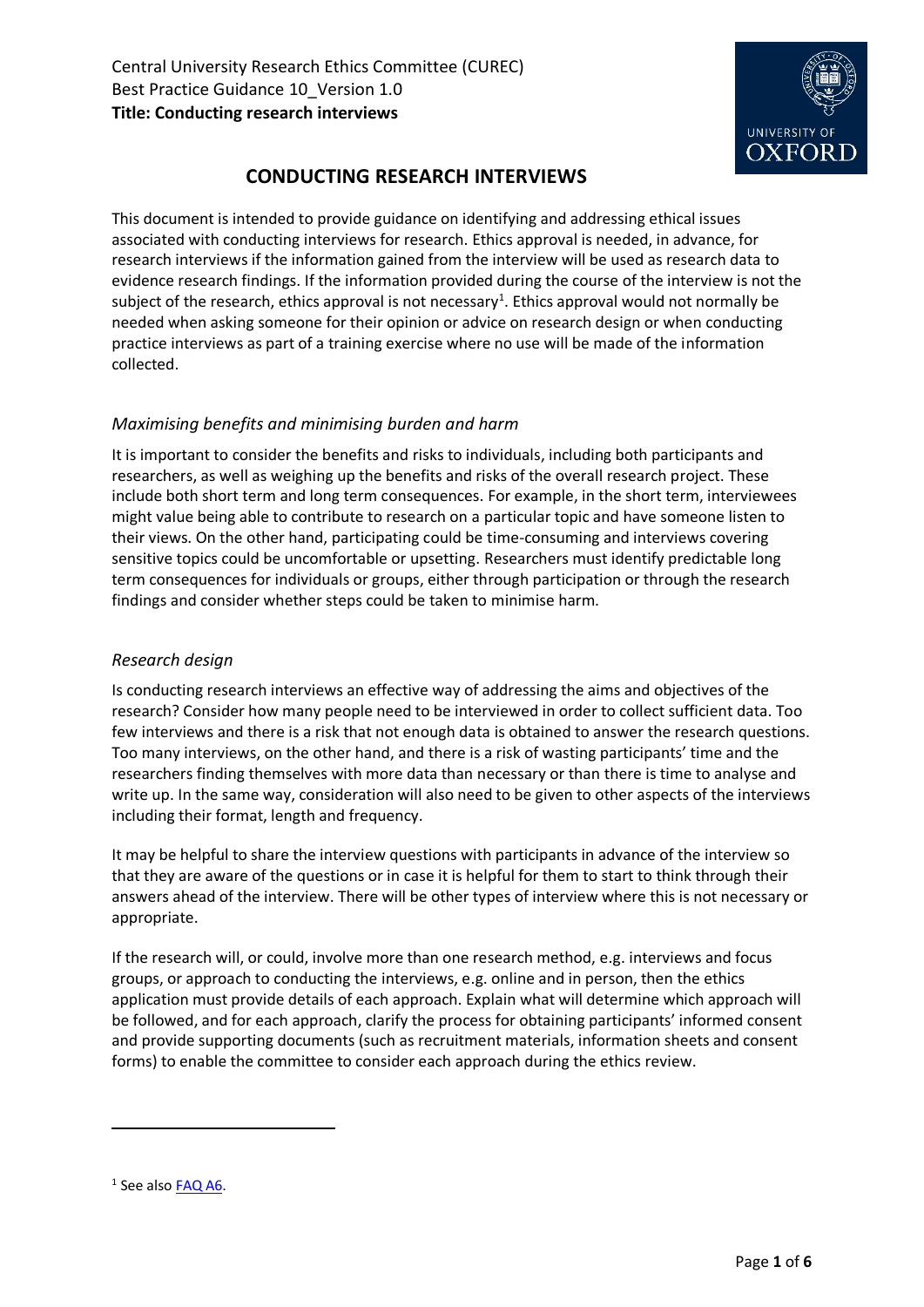# *Participants' well-being*

In addition to deciding what data is needed for the research, it is important to take the participants' own needs into account. Participation must be voluntary and participants should be provided with the information they need to be able to make an informed<sup>2</sup> decision about taking part. Participants must be treated with dignity and respect, including if their views are counter to those of the interviewer. If it is necessary to withhold information about aspects of the research or deceive<sup>3</sup> participants about the true aims of the research (because this might affect their responses), this must be explained and justified within the ethics application. As well as making it clear to interviewees that they are able to stop or pause the interview at any point, the interviewer should look out for clues during an interview that an interviewee is becoming tired or is in need of a break. If the interviews are likely to take some time, participants may appreciate being offered a break and/ or refreshments.

#### *Accessibility*

It is important to make sure that accessibility is addressed throughout the research, from the research design stage to dissemination of the findings. For example, this could include consideration of:

- *Recruiting interviewees*: The interviewees should be representative of, and reflect the diversity of, the population being studied, particularly for quantitative research.
- *The location of any in-person interviews*: Could there be any difficulties accessing the venue and the space in which the interviews will take place? Do participants have any special requirements which might need to be considered in relation to the interview arrangements, for example, in the case of disability, access to and use of the venue and its facilities (e.g., noise levels, proximity to accessible toilets). How straightforward would it be for participants to access the venue? Could it be reached by public transport? Is parking available? Could travel expenses be reimbursed?<sup>4</sup>
- *The means of conducting the interviews*: Ensure that all information and materials used for the interviews are provided in accessible format(s) and that breaks are offered.
- *The means of conducting remote interviews*: Will participants be able to access the platform used for online interviews? Consideration should be given to access to technology, digital literacy and disabilities, e.g., visual impairment, deafness.

#### *Sensitive topics*

**.** 

Sensitive topics could include questions relating to Special Category data or questions that could be upsetting or embarrassing for the participants, for example, participants' sexual behaviour, their illegal or political behaviour, their experience of violence, abuse or exploitation, their mental health, or their gender or ethnic status. Data protection legislation defines Special Category data as data that relates to race or ethnic origin, political opinions, religious beliefs, trade union membership, genetic data, biomedical data, physical/ mental health, trade union membership, sex life or sexual orientation.

<sup>2</sup> [Guidance on obtaining informed consent.](https://researchsupport.admin.ox.ac.uk/governance/ethics/resources/consent)

<sup>3</sup> [Approved Procedure 07 Deception of Adult Participants](https://researchsupport.admin.ox.ac.uk/governance/ethics/resources/ap#collapse397216) provides further guidance on addressing the ethical issues associated with deception.

<sup>4</sup> Refer to CUREC's Best Practice Guidance 05 on [Payments and Incentives in Research](https://researchsupport.admin.ox.ac.uk/governance/ethics/resources/bpg)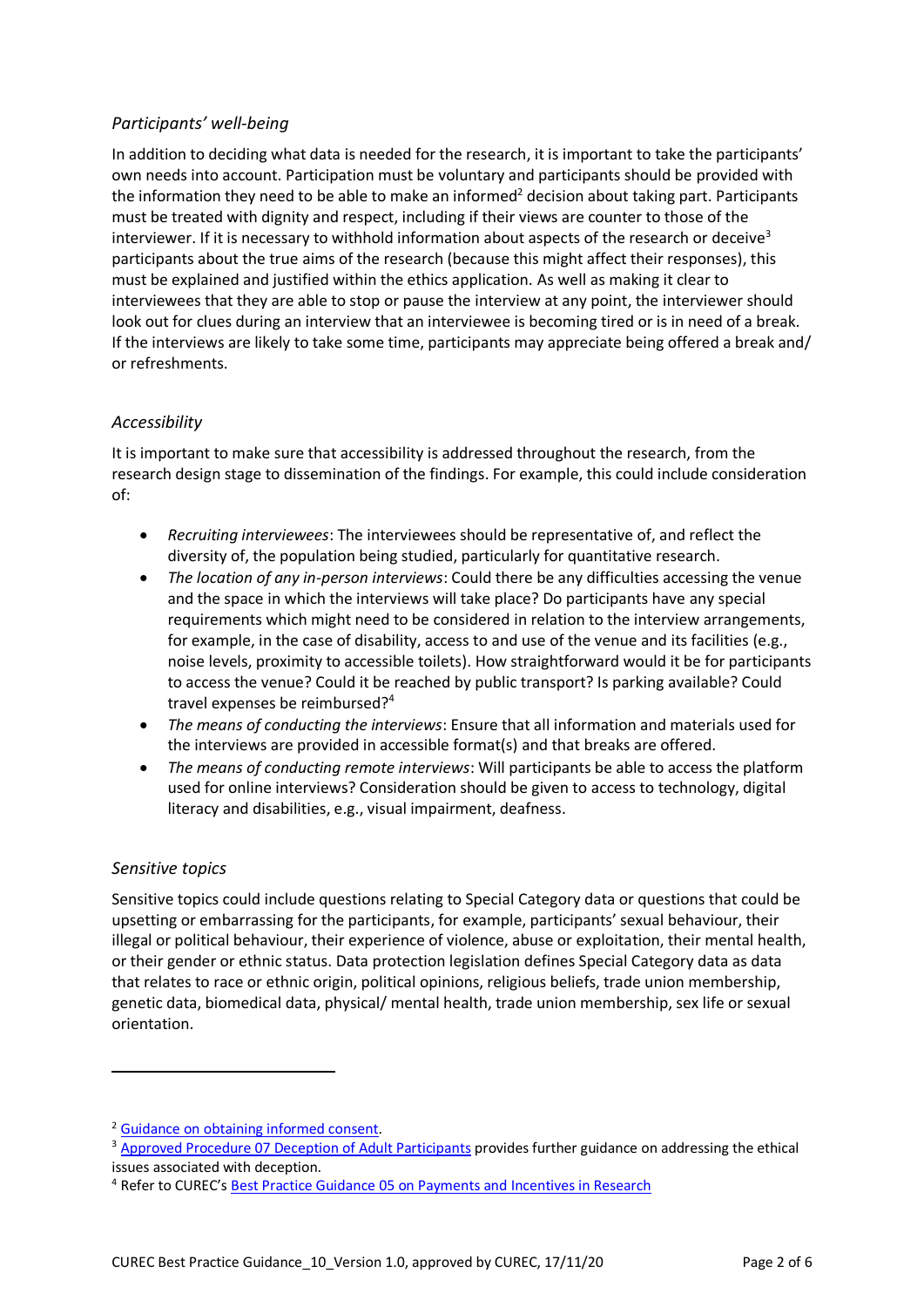The ethics application should explain why the questions are necessary and how the risk of harm to the interviewees and interviewer will be minimised. Wherever possible, interviewees should be made aware of the possibility of sensitive<sup>5</sup> topics in advance so that they can bear this in mind when deciding whether or not they want to take part. Participants should be reminded that they do not have to answer any questions they do not want to. Participants' silence, or refusal to answer a question, should be respected. The information offered should be appropriate to the context. It may be helpful to provide sources of further information or support, either ahead of the interview or during an interview if a participant were to become distressed, such as the contact details of relevant support organisations. The interviewer should remain aware of the limits of their role as interviewer (e.g., rather than therapist or counsellor). If it is possible that there may be a conflict between roles, e.g., between the interviewer's role as a researcher and another professional role, then it may be helpful to consider how to address any potential conflict ahead of the interviews.

# *Vulnerable groups, including young people*

Consideration should be given to whether it would be possible to conduct the research without involving vulnerable<sup>6</sup> participants. If it is essential to involve vulnerable participants, particular care must be taken to minimise any harm or burden to them. Vulnerable participants might like to have someone else present (e.g., carer/ guardian/ family member). It is the researcher's responsibility to obtain a Disclosure and Barring Service Check if one is required.

If interviews are to be conducted with young people, a parent or guardian will normally need to provide informed consent on their behalf. It may be appropriate to ask them to be present during the interview.

# *Participants' rights and power differences*

In contrast to questionnaires where it is relatively easy for participants to avoid completing and submitting their answers, the nature of the interview format means it can be more difficult for a participant to say if they do not want to answer a question or if they want to withdraw. Researchers should bear this in mind when designing the consent process and make sure participants are aware of their options and rights. Any time limits to when participants can withdraw any information they have provided, for example once the data has been anonymised and/ or submitted for publication, should be made clear to participants in advance of the interview.

Particular care must be taken in situations where there are power differences to make sure that the participants do not feel under any obligation to take part and that they provide fully informed consent<sup>7</sup>. Particular care is needed in situations where participants are recruited via a gatekeeper (i.e. a person or institution that acts as an intermediary between a researcher and potential participants) or where other people, such as parents or interpreters, are present to ensure that participation is voluntary and informed.

1

<sup>&</sup>lt;sup>5</sup> The [ESRC](https://esrc.ukri.org/funding/guidance-for-applicants/research-ethics/research-that-may-require-full-ethics-review) provides the following examples of sensitive topics: participants' sexual behaviour, their illegal or political behaviour, their experience of violence, abuse or exploitation, their mental health, or their gender or ethnic status.

<sup>&</sup>lt;sup>6</sup> The ESRC provide[s guidance on conducting research with vulnerable participants.](https://esrc.ukri.org/funding/guidance-for-applicants/research-ethics/frequently-raised-topics/research-with-potentially-vulnerable-people)

<sup>7</sup> [Guidance on obtaining informed consent.](https://researchsupport.admin.ox.ac.uk/governance/ethics/resources/consent)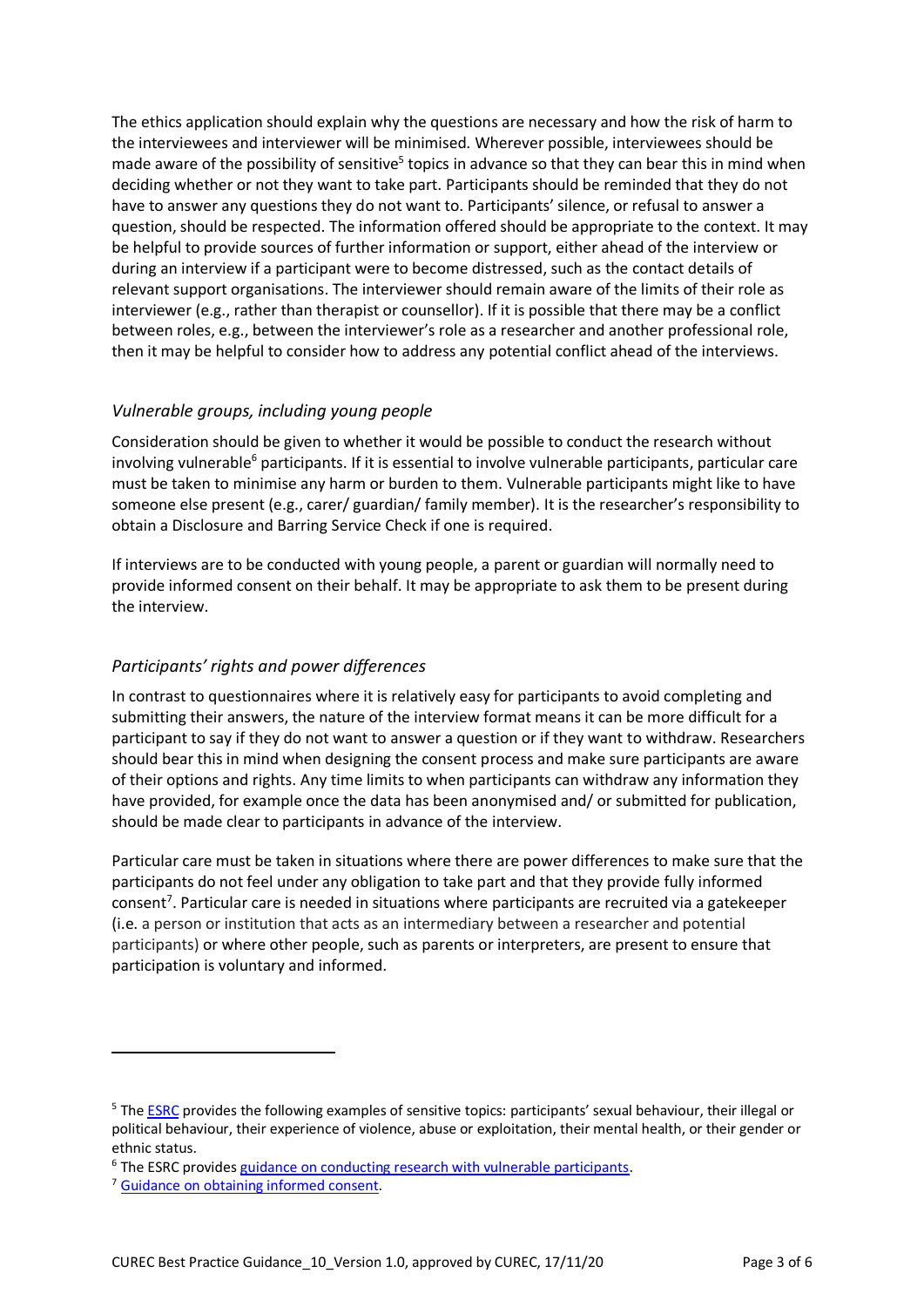#### *Identifiability of research participants*

It is important that participants understand how identifiable they will be from the data and the research outputs. In some situations it may be appropriate to give participants a choice about how identifiable they will be, in other situations removing any information that might make participants identifiable might be essential because of the risks associated with being identified.

#### *Management of interview data*

Interviews may result in the production of notes, video or audio files, transcripts (anonymised, nonanonymised) and records of the participants' consent. For advice on how to manage and store interview data, please refer to CUREC's [best practice guidance](https://researchsupport.admin.ox.ac.uk/governance/ethics/resources/bpg) on research data collection, anonymisation and identifiers (BPG09), and on internet-based research (BPG06). Please also refer to the [Research Data Oxford website](http://researchdata.ox.ac.uk/) and the [Information Security website](http://www.infosec.ox.ac.uk/) for advice on how to minimise these risks. In addition, refer to the University's [guidance on the General Data Protection](https://compliance.admin.ox.ac.uk/gdpr-and-the-university)  [Regulation,](https://compliance.admin.ox.ac.uk/gdpr-and-the-university) includin[g guidance about Data protection and Research.](https://researchsupport.admin.ox.ac.uk/policy/data)

#### *Conducting interviews remotely or online*

There are many reasons why researchers may decide to conduct interviews remotely or online rather than in-person. Conducting interviews remotely raises ethical as well as methodological challenges.

Researchers will need to plan a process for obtaining interviewees' consent that is suited to the risk involved. The interviewees' consent should be documented in an auditable record and stored securely in line with the University of Oxford's information security [policies and guidelines.](https://researchsupport.admin.ox.ac.uk/policy/data) Audiorecorded verbal consent may be suitable if the project is deemed to be low risk, but obtaining consent should not be used as a reason for audio recording an interview where such a recording would not have been required if the interview were held in-person. For higher-risk projects it may be necessary to obtain completed and signed consent forms from the interviewees. Further guidance on obtaining informed consent is available via th[e Research Support website.](https://researchsupport.admin.ox.ac.uk/governance/ethics/resources/consent)

Microsoft Teams is the University's approved platform for virtual meetings and currently the only platform approved for conducting meetings where confidential or sensitive subjects will be discussed. Practical considerations when planning interviews to be conducted online include taking into account varying degrees of digital literacy and access to technology. It may be more difficult to tell if the location is suitable, ie whether the participant is in a safe place or if they could be overheard. Researchers must also consider the arrangement at their end. If the interviewer is working at home, for example, are they somewhere private where they are unlikely to be interrupted with a suitable background?

The physical separation between the interviewer and interviewee may also affect communication. It might be harder to tell if a participant needs a break or is upset when conducting interviews remotely. Checking if a participant is alright to continue part-way through the interview might be appropriate, particularly where sensitive issues are being discussed.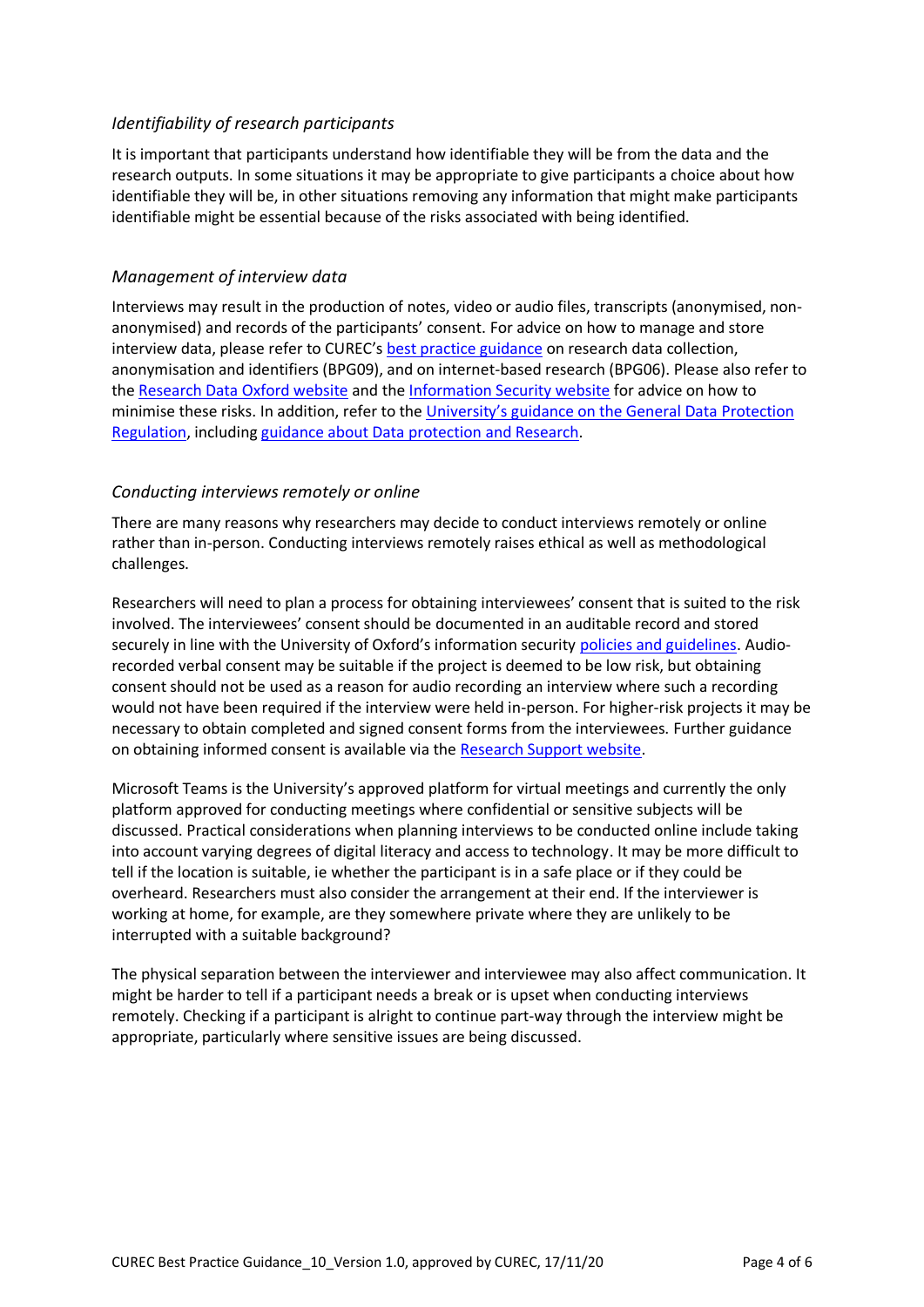#### *Recording interviews*

Consideration should be given to the need and proportionality of any recording, whether the interviews are conducted in person or remotely. In line with the principle for data minimisation, interviews should only be recorded if there is a clear need. Recording an interview and deleting it after transcription may be the best way to obtain a complete and accurate de-identified record. However, recording participants' informed consent is not in itself a reason to record an interview. If recordings are necessary, steps should be taken to minimise the amount of personal data collected. For example, consider whether audio rather than video recordings would be sufficient. If the interviews are taking place online, could other people be identified in the background if video is required? Justification for the recording should be provided within the ethics application, this should include the length of time the recording needs to be kept and the storage arrangements. If you will be making audio or video recordings or capturing images, familiarise yourself with the University's research data managemen[t guidance](https://researchsupport.admin.ox.ac.uk/files/bpg09datacollectionandmanagementpdf) and [policies](https://researchsupport.admin.ox.ac.uk/policy/data) and refer to the [guidance for researchers working](https://researchsupport.admin.ox.ac.uk/covid-19/data)  [remotely with participant data.](https://researchsupport.admin.ox.ac.uk/covid-19/data) The [Research Data Oxford](https://researchdata.ox.ac.uk/) team can provide advice on keeping data secure.

#### *Transparency*

It is considered good practice for interviewees to be made aware of the purpose of the research, why they have been invited to take part and also the intended use of their data and the overall results. Interviewees should understand who is conducting the research and in what capacity, be able to contact a member of the research team for more information and know what to do if they want to raise a concern or make a complaint. In some cases it may be appropriate to share interview transcripts with participants in order to give them an opportunity to clarify or withdraw content.

#### *Risks to the researcher team and others involved in the research*

The well-being of the people carrying out the interviews must not be overlooked. Interviews should be conducted in a setting that is suitable for the research and safe for the interviewer as well as the interviewee. In some situations it may be helpful to have another person present at the interview. A [fieldwork risk assessment](https://safety.admin.ox.ac.uk/travel-and-fieldwork) may need to be undertaken. CUREC's [Best Practice Guidance \(BPG 01\) on](https://researchsupport.admin.ox.ac.uk/governance/ethics/resources/bpg)  [Researcher Safety](https://researchsupport.admin.ox.ac.uk/governance/ethics/resources/bpg) provides further guidance on researcher safety, including interviewing in nonpublic places and considerations when employing local or casual staff. If interviews are to be conducted by other people, e.g., fieldwork assistants, they must receive appropriate training and guidance on the issues covered in this document and within the ethics application.

If the interviews are likely to cover topics that could be distressing, the research team should think through how to support the interviewer, including interpreters and translators who are not University researchers. If it is likely that interviewees could disclose harm to themselves or others there should be a plan in place to deal with this eventuality. Researchers may also find experiences more difficult if they are away from the support networks of their friends and family. Researchers may find it helpful to refer to the Social Science Division's [guidance and training on vicarious trauma.](https://www.socsci.ox.ac.uk/vicarious-trauma)